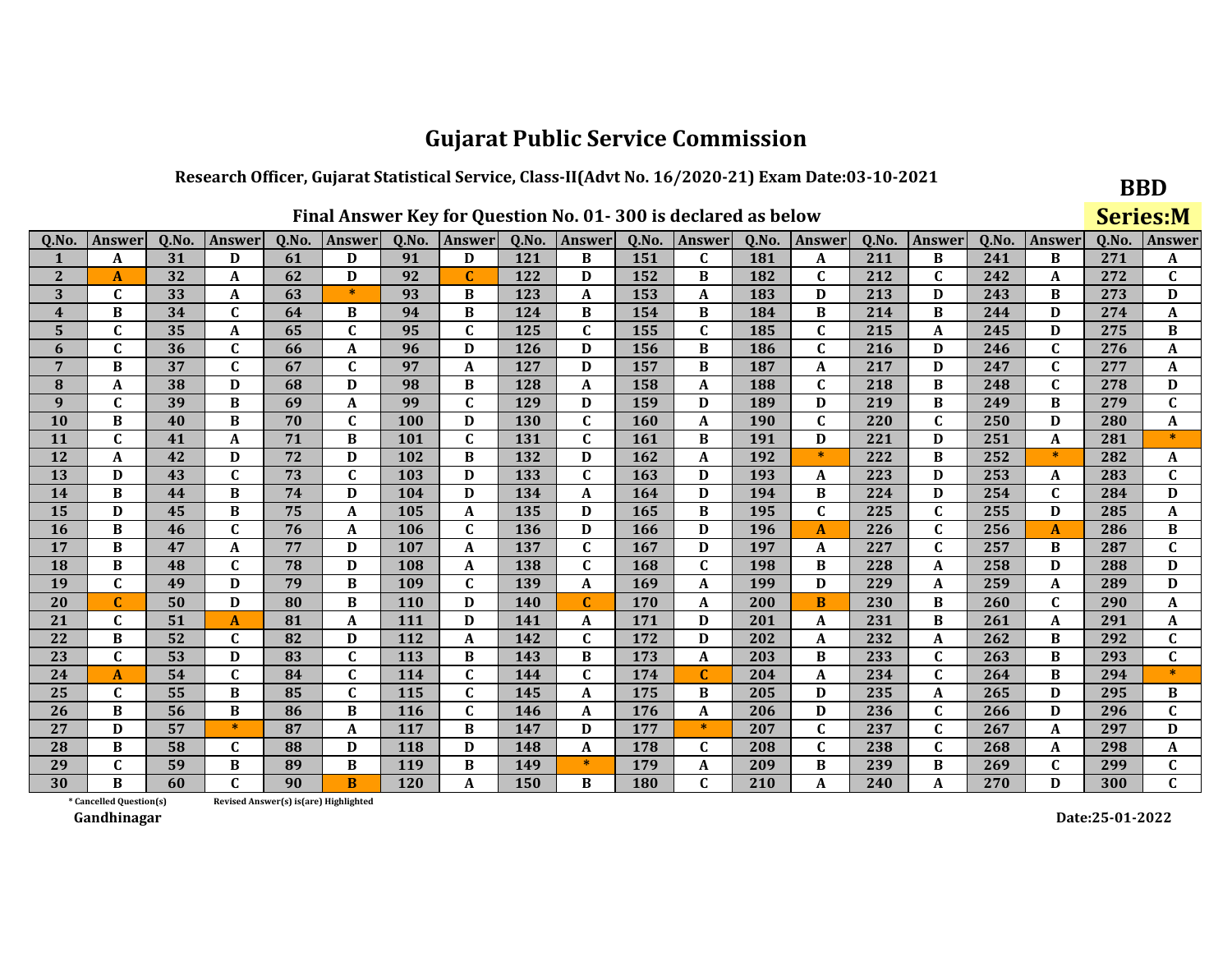#### Research Officer, Gujarat Statistical Service, Class-II(Advt No. 16/2020-21) Exam Date:03-10-2021

|                         |                                                                                                                                                                    |    |              |                                        |              |            | Final Answer Key for Question No. 01-300 is declared as below |     |              |            |              |     |                  |     |              |        |              |        | <b>Series:A</b> |
|-------------------------|--------------------------------------------------------------------------------------------------------------------------------------------------------------------|----|--------------|----------------------------------------|--------------|------------|---------------------------------------------------------------|-----|--------------|------------|--------------|-----|------------------|-----|--------------|--------|--------------|--------|-----------------|
| Q.No.                   | Q.No.<br>Q.No.<br>Answer<br>Q.No.<br>Q.No.<br>Answer<br>Q.No.<br>Answer<br>Q.No.<br>Q.No.<br>Answer<br>Q.No.<br><b>Answer</b><br>Answer<br><b>Answer</b><br>Answer |    |              |                                        |              |            |                                                               |     |              |            |              |     |                  |     |              | Answer | 0.No.        | Answer |                 |
|                         | B                                                                                                                                                                  | 31 | A            | 61                                     | $\mathbf{C}$ | 91         | A                                                             | 121 | D            | 151        | A            | 181 | $\mathbf{C}$     | 211 | A            | 241    | B            | 271    | C               |
| $\overline{2}$          | D                                                                                                                                                                  | 32 | D            | 62                                     | A            | 92         | $\mathbf C$                                                   | 122 | D            | 152        | $\ast$       | 182 | A                | 212 | B            | 242    | A            | 272    | D               |
| 3                       | B                                                                                                                                                                  | 33 | $\mathbf{C}$ | 63                                     | D            | 93         | D                                                             | 123 | A            | 153        | $\mathbf C$  | 183 | A                | 213 | B            | 243    | B            | 273    | A               |
| $\overline{\mathbf{4}}$ | $\mathbf C$                                                                                                                                                        | 34 | $\mathbf{C}$ | 64                                     | B            | 94         | A                                                             | 124 | C            | 154        | A            | 184 | $\mathbf{C}$     | 214 | B            | 244    | D            | 274    | $\mathbf{C}$    |
| 5                       | B                                                                                                                                                                  | 35 | $\mathbf{C}$ | 65                                     | D            | 95         | $\mathbf C$                                                   | 125 | B            | 155        | $\mathbf{C}$ | 185 | D                | 215 | D            | 245    | D            | 275    | $\mathbf{C}$    |
| 6                       | D                                                                                                                                                                  | 36 | B            | 66                                     | B            | 96         | B                                                             | 126 | D            | 156        | A            | 186 | D                | 216 | D            | 246    | $\mathbf{C}$ | 276    | A               |
| $\overline{7}$          | A                                                                                                                                                                  | 37 | A            | 67                                     | B            | 97         | D                                                             | 127 | D            | 157        | $\mathbf C$  | 187 | A                | 217 | A            | 247    | $\mathbf C$  | 277    | A               |
| 8                       | A                                                                                                                                                                  | 38 | D            | 68                                     | B            | 98         | $\mathbf C$                                                   | 128 | A            | 158        | D            | 188 | B                | 218 | A            | 248    | $\mathbf{C}$ | 278    | B               |
| 9                       | $\mathbf{C}$                                                                                                                                                       | 39 | B            | 69                                     | $\mathbf{C}$ | 99         | D                                                             | 129 | D            | 159        | B            | 189 | $\mathbf{C}$     | 219 | $\mathbf{C}$ | 249    | B            | 279    | $\mathbf{A}$    |
| 10                      | A                                                                                                                                                                  | 40 | B            | 70                                     | $\mathbf C$  | 100        | $\mathbf A$                                                   | 130 | $\mathbf C$  | 160        | $\mathbf{C}$ | 190 | $\mathbf C$      | 220 | D            | 250    | D            | 280    | D               |
| 11                      | $\mathbf C$                                                                                                                                                        | 41 | D            | 71                                     | $\mathbf C$  | 101        | $\mathbf C$                                                   | 131 | $\mathbf{C}$ | 161        | $\mathbf C$  | 191 | $\mathbf{C}$     | 221 | A            | 251    | A            | 281    | D               |
| 12                      | $\mathbf C$                                                                                                                                                        | 42 | $\mathbf C$  | 72                                     | B            | 102        | B                                                             | 132 | D            | 162        | A            | 192 | B                | 222 | $\mathbf{C}$ | 252    | A            | 282    | $\mathbf C$     |
| 13                      | D                                                                                                                                                                  | 43 | B            | 73                                     | C            | 103        | $\mathbf{A}$                                                  | 133 | $\mathbf C$  | 163        | $\mathbf C$  | 193 | D                | 223 | D            | 253    | D            | 283    | $\mathbf{C}$    |
| 14                      | B                                                                                                                                                                  | 44 | B            | 74                                     | $\mathbf{A}$ | 104        | B                                                             | 134 | A            | 164        | D            | 194 | B                | 224 | A            | 254    | $\mathbf{C}$ | 284    | B               |
| 15                      | B                                                                                                                                                                  | 45 | $\mathbf{C}$ | 75                                     | $\mathbf{C}$ | 105        | $\mathbf{C}$                                                  | 135 | D            | 165        | $\mathbf C$  | 195 | A                | 225 | B            | 255    | A            | 285    | A               |
| 16                      | A                                                                                                                                                                  | 46 | D            | 76                                     | $\mathbf{A}$ | 106        | B                                                             | 136 | D            | 166        | D            | 196 | B                | 226 | $\mathbf{C}$ | 256    | $\ast$       | 286    | B               |
| 17                      | D                                                                                                                                                                  | 47 | A            | 77                                     | $\mathbf C$  | 107        | B                                                             | 137 | $\mathbf C$  | 167        | $\ast$       | 197 | D                | 227 | $\mathbf{C}$ | 257    | A            | 287    | $\mathbf{C}$    |
| 18                      | $\mathbf C$                                                                                                                                                        | 48 | B            | 78                                     | D            | 108        | $\boldsymbol{A}$                                              | 138 | $\mathbf C$  | 168        | A            | 198 | A                | 228 | A            | 258    | $\mathbf C$  | 288    | D               |
| 19                      | B                                                                                                                                                                  | 49 | $\mathbf C$  | 79                                     | $\mathbf C$  | 109        | D                                                             | 139 | A            | 169        | B            | 199 | B                | 229 | A            | 259    | D            | 289    | B               |
| 20                      | B                                                                                                                                                                  | 50 | D            | 80                                     | B            | <b>110</b> | $\boldsymbol{A}$                                              | 140 | $\mathbf C$  | 170        | $\mathbf C$  | 200 | $\mathbf C$      | 230 | В            | 260    | A            | 290    | A               |
| 21                      | $\mathbf C$                                                                                                                                                        | 51 | A            | 81                                     | B            | 111        | B                                                             | 141 | A            | 171        | $\mathbf{A}$ | 201 | A                | 231 | B            | 261    | B            | 291    | D               |
| 22                      | A                                                                                                                                                                  | 52 | A            | 82                                     | $\ast$       | 112        | A                                                             | 142 | $\mathbf C$  | 172        | A            | 202 | $\ast$           | 232 | A            | 262    | $\mathbf C$  | 292    | D               |
| 23                      | C                                                                                                                                                                  | 53 | $\mathbf C$  | 83                                     | C            | 113        | D                                                             | 143 | B            | 173        | B            | 203 | A                | 233 | $\mathbf{C}$ | 263    | D            | 293    | B               |
| 24                      | D                                                                                                                                                                  | 54 | B            | 84                                     | B            | 114        | D                                                             | 144 | C            | 174        | D            | 204 | $\mathbf C$      | 234 | $\mathbf{C}$ | 264    | D            | 294    | B               |
| 25                      | D                                                                                                                                                                  | 55 | $\mathbf C$  | 85                                     | $\mathbf C$  | 115        | B                                                             | 145 | A            | 175        | B            | 205 | D                | 235 | A            | 265    | A            | 295    | $\mathbf C$     |
| 26                      | A                                                                                                                                                                  | 56 | $\mathbf{C}$ | 86                                     | D            | <b>116</b> | D                                                             | 146 | A            | 176        | $\mathbf C$  | 206 | $\boldsymbol{A}$ | 236 | $\mathbf{C}$ | 266    | A            | 296    | D               |
| 27                      | D                                                                                                                                                                  | 57 | B            | 87                                     | D            | 117        | D                                                             | 147 | D            | 177        | B            | 207 | B                | 237 | $\mathbf{C}$ | 267    | $\mathbf C$  | 297    | B               |
| 28                      | D                                                                                                                                                                  | 58 | A            | 88                                     | $\ast$       | 118        | $\mathbf c$                                                   | 148 | A            | 178        | D            | 208 | D                | 238 | $\mathbf{C}$ | 268    | C            | 298    | D               |
| 29                      | B                                                                                                                                                                  | 59 | $\mathbf C$  | 89                                     | B            | 119        | $\mathbf A$                                                   | 149 | $\ast$       | 179        | D            | 209 | A                | 239 | B            | 269    | $\ast$       | 299    | D               |
| 30                      | R                                                                                                                                                                  | 60 | B            | 90                                     | $\mathbf{C}$ | 120        | $\mathbf A$                                                   | 150 | B            | <b>180</b> | A            | 210 | $\mathbf C$      | 240 | A            | 270    | B            | 300    | $\mathbf{C}$    |
|                         | * Cancelled Question(s)                                                                                                                                            |    |              | Revised Answer(s) is (are) Highlighted |              |            |                                                               |     |              |            |              |     |                  |     |              |        |              |        |                 |

Revised Answer(s) is(are) Highlighted

Gandhinagar

Date:25-01-2022

**BBD**  $C<sub>0</sub>$   $\cdots$   $\cdots$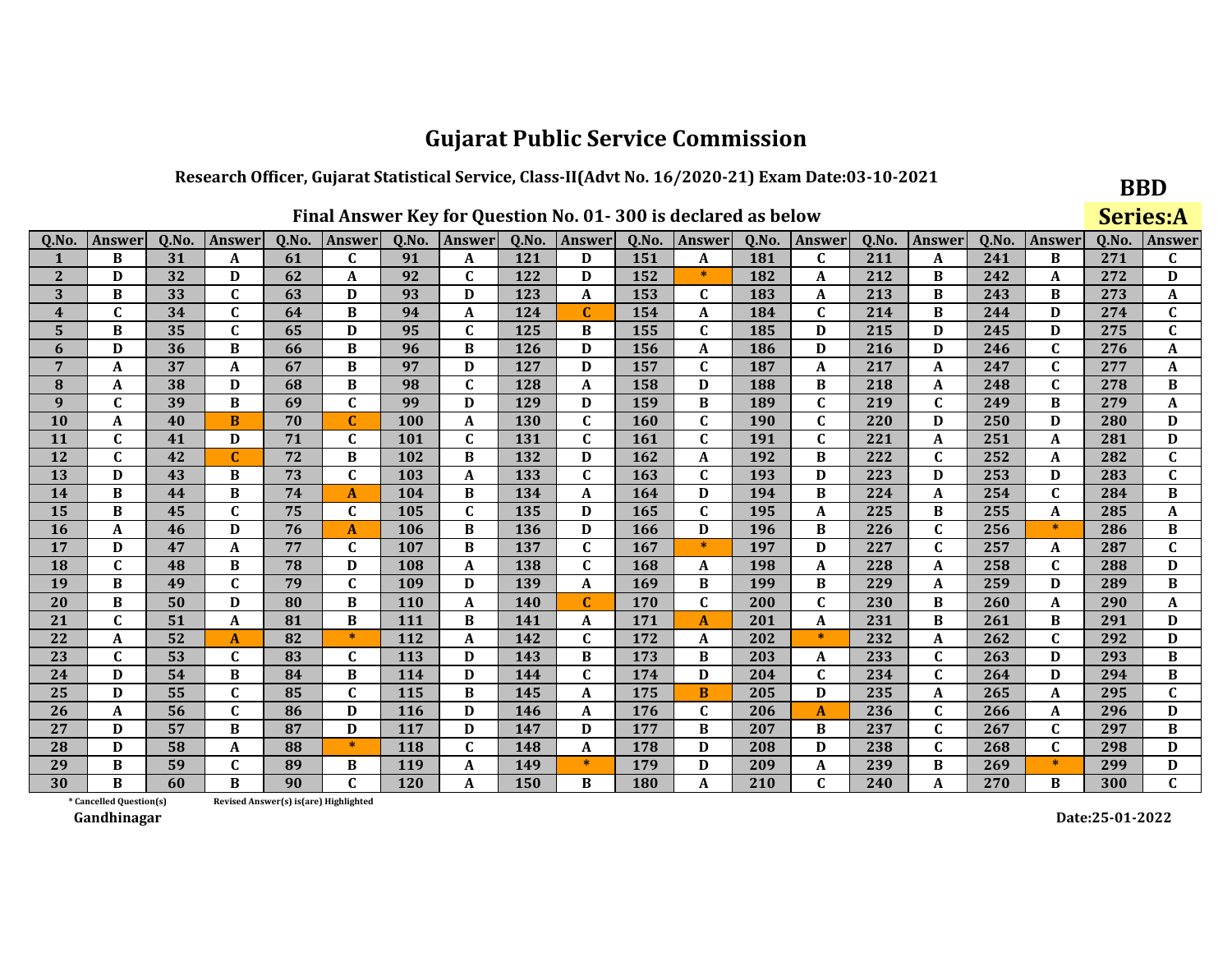#### Research Officer, Gujarat Statistical Service, Class-II(Advt No. 16/2020-21) Exam Date:03-10-2021

|                 |                                                                                                                                                                                                                                                                                |    |             |    |                                        |            |              |     | Final Answer Key for Question No. 01-300 is declared as below |     |              |     |              |     |              |               |              | <b>Series:B</b> |              |
|-----------------|--------------------------------------------------------------------------------------------------------------------------------------------------------------------------------------------------------------------------------------------------------------------------------|----|-------------|----|----------------------------------------|------------|--------------|-----|---------------------------------------------------------------|-----|--------------|-----|--------------|-----|--------------|---------------|--------------|-----------------|--------------|
| Q.No.           | Q.No.<br>Q.No.<br>Q.No.<br>Q.No.<br>Q.No.<br>Q.No.<br>Q.No.<br>Q.No.<br>Answer<br><b>Answer</b><br>Answer<br>Answer<br><b>Answer</b><br>Answer<br>Answer<br>Answer<br>$\mathbf C$<br>211<br>31<br>61<br>91<br>121<br>151<br>181<br>C<br>B<br>241<br>B<br>D<br>C<br>D<br>A<br>A |    |             |    |                                        |            |              |     |                                                               |     |              |     |              |     |              | <b>Answer</b> | Q.No.        | Answer          |              |
|                 |                                                                                                                                                                                                                                                                                |    |             |    |                                        |            |              |     |                                                               |     |              |     |              |     |              |               |              | 271             | A            |
| 2               | $\mathbf{A}$                                                                                                                                                                                                                                                                   | 32 | $\ast$      | 62 | $\mathbf C$                            | 92         | C            | 122 | A                                                             | 152 | B            | 182 | D            | 212 | $\mathbf C$  | 242           | D            | 272             | $\mathbf c$  |
| 3               | $\mathbf C$                                                                                                                                                                                                                                                                    | 33 | $\mathbf C$ | 63 | D                                      | 93         | B            | 123 | B                                                             | 153 | A            | 183 | $\mathbf C$  | 213 | D            | 243           | B            | 273             | D            |
| $\overline{4}$  | B                                                                                                                                                                                                                                                                              | 34 | B           | 64 | B                                      | 94         | B            | 124 | D                                                             | 154 | B            | 184 | $\mathbf A$  | 214 | D            | 244           | B            | 274             | A            |
| 5               | $\mathbf C$                                                                                                                                                                                                                                                                    | 35 | $\mathbf C$ | 65 | B                                      | 95         | $\mathbf C$  | 125 | B                                                             | 155 | $\mathbf{C}$ | 185 | D            | 215 | A            | 245           | $\mathbf C$  | 275             | B            |
| 6               | $\mathbf C$                                                                                                                                                                                                                                                                    | 36 | D           | 66 | A                                      | 96         | D            | 126 | $\mathbf C$                                                   | 156 | B            | 186 | D            | 216 | A            | 246           | D            | 276             | $\mathbf{C}$ |
| $7\phantom{.0}$ | B                                                                                                                                                                                                                                                                              | 37 | D           | 67 | D                                      | 97         | A            | 127 | B                                                             | 157 | B            | 187 | $\mathbf C$  | 217 | C            | 247           | B            | 277             | C            |
| 8               | A                                                                                                                                                                                                                                                                              | 38 | $\ast$      | 68 | $\mathbf C$                            | 98         | B            | 128 | D                                                             | 158 | A            | 188 | $\mathbf C$  | 218 | $\mathbf{C}$ | 248           | D            | 278             | A            |
| 9               | $\mathbf{C}$                                                                                                                                                                                                                                                                   | 39 | B           | 69 | $\bf{B}$                               | 99         | $\mathbf C$  | 129 | D                                                             | 159 | D            | 189 | $\mathbf A$  | 219 | $*$          | 249           | D            | 279             | A            |
| <b>10</b>       | B                                                                                                                                                                                                                                                                              | 40 | $\mathbf C$ | 70 | B                                      | 100        | D            | 130 | A                                                             | 160 | A            | 190 | $\mathbf C$  | 220 | B            | 250           | $\mathbf C$  | 280             | B            |
| 11              | $\mathbf C$                                                                                                                                                                                                                                                                    | 41 | A           | 71 | $\mathbf C$                            | <b>101</b> | A            | 131 | $\mathbf C$                                                   | 161 | B            | 191 | A            | 221 | C            | 251           | A            | 281             | B            |
| 12              | A                                                                                                                                                                                                                                                                              | 42 | $\mathbf C$ | 72 | $\boldsymbol{A}$                       | 102        | $\ast$       | 132 | A                                                             | 162 | A            | 192 | $\mathbf C$  | 222 | D            | 252           | $\ast$       | 282             | A            |
| 13              | D                                                                                                                                                                                                                                                                              | 43 | D           | 73 | $\mathbf C$                            | 103        | $\mathbf{C}$ | 133 | A                                                             | 163 | D            | 193 | B            | 223 | A            | 253           | A            | 283             | $\mathbf{C}$ |
| 14              | B                                                                                                                                                                                                                                                                              | 44 | A           | 74 | D                                      | 104        | A            | 134 | $\mathbf{C}$                                                  | 164 | D            | 194 | $\mathbf C$  | 224 | C            | 254           | $\mathbf C$  | 284             | $\mathbf C$  |
| 15              | D                                                                                                                                                                                                                                                                              | 45 | $\mathbf C$ | 75 | D                                      | 105        | $\mathbf C$  | 135 | D                                                             | 165 | B            | 195 | A            | 225 | $\mathbf C$  | 255           | D            | 285             | A            |
| <b>16</b>       | B                                                                                                                                                                                                                                                                              | 46 | B           | 76 | $\boldsymbol{A}$                       | 106        | A            | 136 | D                                                             | 166 | D            | 196 | $\mathbf{A}$ | 226 | A            | 256           | $\mathbf{A}$ | 286             | $\mathbf{C}$ |
| 17              | B                                                                                                                                                                                                                                                                              | 47 | D           | 77 | D                                      | 107        | $\mathbf{C}$ | 137 | $\boldsymbol{A}$                                              | 167 | D            | 197 | D            | 227 | A            | 257           | B            | 287             | $\mathbf{C}$ |
| <b>18</b>       | B                                                                                                                                                                                                                                                                              | 48 | $\mathbf C$ | 78 | D                                      | 108        | D            | 138 | B                                                             | 168 | $\mathbf{C}$ | 198 | $\mathbf{A}$ | 228 | B            | 258           | D            | 288             | $\mathbf{C}$ |
| 19              | $\mathbf C$                                                                                                                                                                                                                                                                    | 49 | D           | 79 | $\bf{B}$                               | 109        | B            | 139 | $\mathbf{C}$                                                  | 169 | A            | 199 | $\ast$       | 229 | A            | 259           | A            | 289             | B            |
| 20              | $\mathbf C$                                                                                                                                                                                                                                                                    | 50 | A           | 80 | B                                      | <b>110</b> | $\mathbf{C}$ | 140 | $\mathbf{C}$                                                  | 170 | A            | 200 | B            | 230 | D            | 260           | $\mathbf C$  | 290             | A            |
| 21              | $\mathbf C$                                                                                                                                                                                                                                                                    | 51 | B           | 81 | A                                      | <b>111</b> | C            | 141 | $\mathbf{C}$                                                  | 171 | D            | 201 | A            | 231 | D            | 261           | A            | 291             | B            |
| 22              | B                                                                                                                                                                                                                                                                              | 52 | D           | 82 | D                                      | 112        | A            | 142 | B                                                             | 172 | D            | 202 | A            | 232 | $\mathbf{C}$ | 262           | B            | 292             | A            |
| 23              | $\mathbf C$                                                                                                                                                                                                                                                                    | 53 | B           | 83 | $\mathbf C$                            | 113        | $\mathbf C$  | 143 | D                                                             | 173 | A            | 203 | D            | 233 | $\mathbf{C}$ | 263           | B            | 293             | B            |
| 24              | $\mathbf{A}$                                                                                                                                                                                                                                                                   | 54 | $\mathbf C$ | 84 | $\mathbf C$                            | 114        | D            | 144 | B                                                             | 174 | $\mathbf{C}$ | 204 | $\mathbf C$  | 234 | B            | 264           | B            | 294             | D            |
| 25              | $\mathbf C$                                                                                                                                                                                                                                                                    | 55 | B           | 85 | $\mathbf C$                            | 115        | $\mathbf C$  | 145 | A                                                             | 175 | B            | 205 | A            | 235 | A            | 265           | D            | 295             | D            |
| 26              | A                                                                                                                                                                                                                                                                              | 56 | D           | 86 | $\bf{B}$                               | <b>116</b> | D            | 146 | B                                                             | 176 | D            | 206 | $\ast$       | 236 | $\bf{B}$     | 266           | D            | 296             | $\mathbf{C}$ |
| 27              | $\mathbf{C}$                                                                                                                                                                                                                                                                   | 57 | A           | 87 | $\boldsymbol{A}$                       | 117        | $\ast$       | 147 | D                                                             | 177 | D            | 207 | A            | 237 | $\mathbf C$  | 267           | A            | 297             | $\mathbf{C}$ |
| 28              | D                                                                                                                                                                                                                                                                              | 58 | A           | 88 | D                                      | <b>118</b> | A            | 148 | A                                                             | 178 | A            | 208 | $\mathbf C$  | 238 | D            | 268           | A            | 298             | $\mathbf{C}$ |
| 29              | $\mathbf C$                                                                                                                                                                                                                                                                    | 59 | $\mathbf C$ | 89 | $\bf{B}$                               | 119        | B            | 149 | B                                                             | 179 | D            | 209 | D            | 239 | B            | 269           | $\mathbf C$  | 299             | B            |
| 30              | B                                                                                                                                                                                                                                                                              | 60 | A           | 90 | B                                      | <b>120</b> | $\mathbf C$  | 150 | $\mathbf{C}$                                                  | 180 | $\mathbf C$  | 210 | $\mathbf{A}$ | 240 | A            | 270           | D            | 300             | D            |
|                 | * Cancelled Question(s)                                                                                                                                                                                                                                                        |    |             |    | Revised Answer(s) is (are) Highlighted |            |              |     |                                                               |     |              |     |              |     |              |               |              |                 |              |

Revised Answer(s) is(are) Highlighted

Gandhinagar

Г

Date:25-01-2022

**BBD**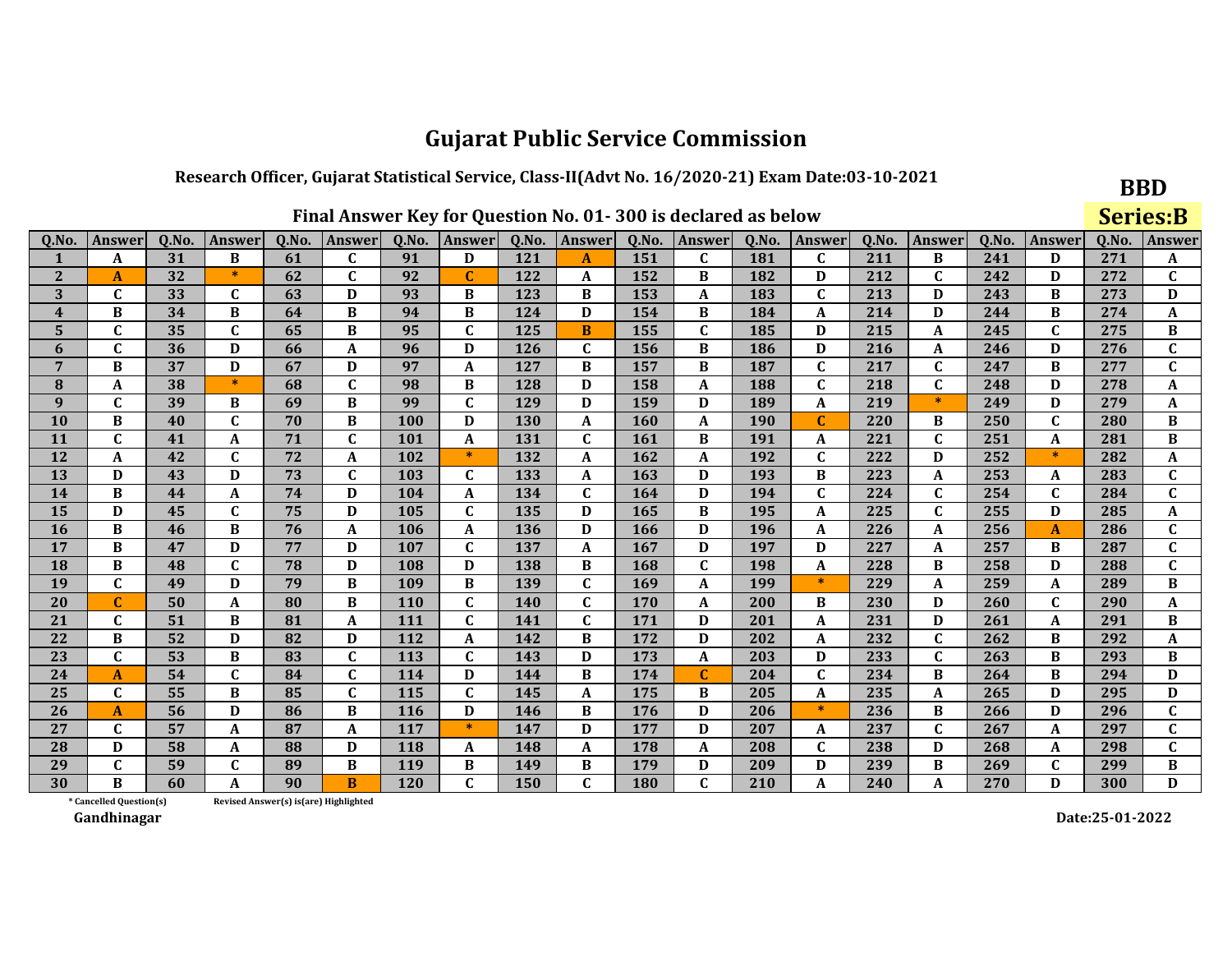### Research Officer, Gujarat Statistical Service, Class-II(Advt No. 16/2020-21) Exam Date:03-10-2021

|                         |                                                                                                                                                                    |    |              |                                       |              |            |              |            |              |     | Final Answer Key for Question No. 01-300 is declared as below |     |              |     |                  |        |              |        | Series:C     |
|-------------------------|--------------------------------------------------------------------------------------------------------------------------------------------------------------------|----|--------------|---------------------------------------|--------------|------------|--------------|------------|--------------|-----|---------------------------------------------------------------|-----|--------------|-----|------------------|--------|--------------|--------|--------------|
| Q.No.                   | Q.No.<br>Q.No.<br>Q.No.<br>Q.No.<br>Answer<br><b>Answer</b><br>Answer<br>Answer<br>Q.No.<br>Q.No.<br>Q.No.<br>Answer<br>Q.No.<br><b>Answer</b><br>Answer<br>Answer |    |              |                                       |              |            |              |            |              |     |                                                               |     |              |     |                  | Answer | Q.No.        | Answer |              |
| 1                       | A                                                                                                                                                                  | 31 | D            | 61                                    | B            | 91         | B            | 121        | A            | 151 | $\mathbf{C}$                                                  | 181 | B            | 211 | $\mathbf C$      | 241    | A            | 271    | D            |
| $\overline{2}$          | $\mathbf{C}$                                                                                                                                                       | 32 | A            | 62                                    | A            | 92         | B            | 122        | D            | 152 | B                                                             | 182 | B            | 212 | $\mathbf{C}$     | 242    | $\mathbf C$  | 272    | B            |
| 3                       | D                                                                                                                                                                  | 33 | A            | 63                                    | D            | 93         | B            | 123        | A            | 153 | D                                                             | 183 | A            | 213 | $\mathbf C$      | 243    | $\mathbf{C}$ | 273    | D            |
| $\overline{\mathbf{4}}$ | $\mathbf{C}$                                                                                                                                                       | 34 | $\mathbf{C}$ | 64                                    | B            | 94         | $\mathbf{C}$ | 124        | 米            | 154 | D                                                             | 184 | D            | 214 | B                | 244    | $\ast$       | 274    | D            |
| 5                       | B                                                                                                                                                                  | 35 | A            | 65                                    | B            | 95         | $\mathbf C$  | 125        | B            | 155 | A                                                             | 185 | A            | 215 | A                | 245    | B            | 275    | $\mathbf{C}$ |
| 6                       | B                                                                                                                                                                  | 36 | $\mathbf{C}$ | 66                                    | D            | 96         | $\mathbf{C}$ | 126        | A            | 156 | $\mathbf C$                                                   | 186 | B            | 216 | B                | 246    | C            | 276    | A            |
| 7                       | $\ast$                                                                                                                                                             | 37 | C            | 67                                    | $\mathbf C$  | 97         | B            | 127        | $\ast$       | 157 | A                                                             | 187 | A            | 217 | A                | 247    | D            | 277    | $\ast$       |
| 8                       | C                                                                                                                                                                  | 38 | D            | 68                                    | B            | 98         | $\mathbf{C}$ | 128        | C            | 158 | A                                                             | 188 | D            | 218 | В                | 248    | A            | 278    | A            |
| 9                       | B                                                                                                                                                                  | 39 | B            | 69                                    | B            | 99         | $\mathbf{A}$ | 129        | A            | 159 | $\mathbf C$                                                   | 189 | D            | 219 | D                | 249    | $\mathbf C$  | 279    | $\mathbf{C}$ |
| 10                      | $\mathbf{C}$                                                                                                                                                       | 40 | B            | 70                                    | $\mathbf{C}$ | 100        | $\mathbf C$  | <b>130</b> | $\mathbf C$  | 160 | D                                                             | 190 | B            | 220 | D                | 250    | $\mathbf{C}$ | 280    | D            |
| 11                      | D                                                                                                                                                                  | 41 | A            | 71                                    | D            | 101        | D            | 131        | A            | 161 | D                                                             | 191 | D            | 221 | $\mathbf C$      | 251    | A            | 281    | $\mathbf{A}$ |
| 12                      | D                                                                                                                                                                  | 42 | D            | 72                                    | A            | 102        | D            | 132        | $\mathbf{C}$ | 162 | A                                                             | 192 | D            | 222 | $\mathbf C$      | 252    | A            | 282    | B            |
| 13                      | $\ast$                                                                                                                                                             | 43 | $\mathbf{C}$ | 73                                    | B            | 103        | $\mathbf A$  | 133        | D            | 163 | B                                                             | 193 | $\mathbf{C}$ | 223 | $\mathbf C$      | 253    | B            | 283    | D            |
| 14                      | B                                                                                                                                                                  | 44 | B            | 74                                    | $\mathbf{C}$ | 104        | D            | 134        | B            | 164 | $\mathbf{C}$                                                  | 194 | A            | 224 | B                | 254    | A            | 284    | A            |
| 15                      | C                                                                                                                                                                  | 45 | B            | 75                                    | D            | 105        | $\mathbf C$  | 135        | $\mathbf C$  | 165 | $\mathbf{C}$                                                  | 195 | A            | 225 | D                | 255    | D            | 285    | C            |
| 16                      | A                                                                                                                                                                  | 46 | $\mathbf C$  | 76                                    | A            | 106        | $\mathbf C$  | 136        | $\mathbf C$  | 166 | $\mathbf{C}$                                                  | 196 | D            | 226 | A                | 256    | D            | 286    | A            |
| 17                      | $\mathbf C$                                                                                                                                                        | 47 | A            | 77                                    | $\mathbf{A}$ | 107        | D            | 137        | A            | 167 | B                                                             | 197 | D            | 227 | A                | 257    | C            | 287    | B            |
| 18                      | D                                                                                                                                                                  | 48 | $\mathbf C$  | 78                                    | $\mathbf C$  | 108        | $\mathbf C$  | 138        | $\mathbf C$  | 168 | D                                                             | 198 | A            | 228 | D                | 258    | $\mathbf C$  | 288    | B            |
| 19                      | A                                                                                                                                                                  | 49 | D            | 79                                    | B            | 109        | A            | 139        | D            | 169 | B                                                             | 199 | $\mathbf C$  | 229 | $\mathbf C$      | 259    | B            | 289    | $\, {\bf B}$ |
| 20                      | C                                                                                                                                                                  | 50 | D            | 80                                    | C            | <b>110</b> | D            | 140        | C            | 170 | A                                                             | 200 | B            | 230 | A                | 260    | A            | 290    | D            |
| 21                      | B                                                                                                                                                                  | 51 | A            | 81                                    | $\mathbf{C}$ | 111        | D            | 141        | D            | 171 | B                                                             | 201 | $\mathbf C$  | 231 | $\ast$           | 261    | B            | 291    | D            |
| 22                      | D                                                                                                                                                                  | 52 | D            | 82                                    | B            | 112        | $\mathbf C$  | 142        | $\ast$       | 172 | D                                                             | 202 | $\mathbf C$  | 232 | A                | 262    | $\mathbf C$  | 292    | A            |
| 23                      | $\mathbf C$                                                                                                                                                        | 53 | D            | 83                                    | A            | 113        | $\mathbf C$  | 143        | A            | 173 | A                                                             | 203 | A            | 233 | $\mathbf C$      | 263    | D            | 293    | A            |
| 24                      | D                                                                                                                                                                  | 54 | B            | 84                                    | C            | 114        | A            | 144        | B            | 174 | B                                                             | 204 | A            | 234 | D                | 264    | B            | 294    | $\mathbf{C}$ |
| 25                      | A                                                                                                                                                                  | 55 | $\bf{B}$     | 85                                    | B            | 115        | $\mathbf C$  | 145        | $\mathbf{C}$ | 175 | $\mathbf C$                                                   | 205 | B            | 235 | $\boldsymbol{A}$ | 265    | A            | 295    | $\mathbf D$  |
| 26                      | B                                                                                                                                                                  | 56 | A            | 86                                    | $\mathbf{C}$ | 116        | A            | 146        | $\mathbf{A}$ | 176 | $\mathbf C$                                                   | 206 | B            | 236 | B                | 266    | D            | 296    | A            |
| 27                      | D                                                                                                                                                                  | 57 | D            | 87                                    | A            | 117        | $\mathbf C$  | 147        | A            | 177 | B                                                             | 207 | A            | 237 | $\mathbf C$      | 267    | D            | 297    | $\mathbf{C}$ |
| 28                      | B                                                                                                                                                                  | 58 | $\mathbf C$  | 88                                    | D            | 118        | B            | 148        | B            | 178 | A                                                             | 208 | $\mathbf{C}$ | 238 | D                | 268    | B            | 298    | D            |
| 29                      | $\mathbf C$                                                                                                                                                        | 59 | $\mathbf C$  | 89                                    | B            | 119        | $\mathbf C$  | 149        | D            | 179 | B                                                             | 209 | $\mathbf C$  | 239 | D                | 269    | B            | 299    | A            |
| 30                      | R                                                                                                                                                                  | 60 | $\mathbf{C}$ | 90                                    | D            | 120        | A            | 150        | B            | 180 | $\mathbf C$                                                   | 210 | A            | 240 | A                | 270    | $\mathbf{C}$ | 300    | B            |
|                         | * Cancelled Question(s)                                                                                                                                            |    |              | Revised Answer(s) is(are) Highlighted |              |            |              |            |              |     |                                                               |     |              |     |                  |        |              |        |              |

Revised Answer(s) is(are) Highlighted

Gandhinagar

Date:25-01-2022

**BBD**  $\mathbf{C}$  and  $\mathbf{C}$